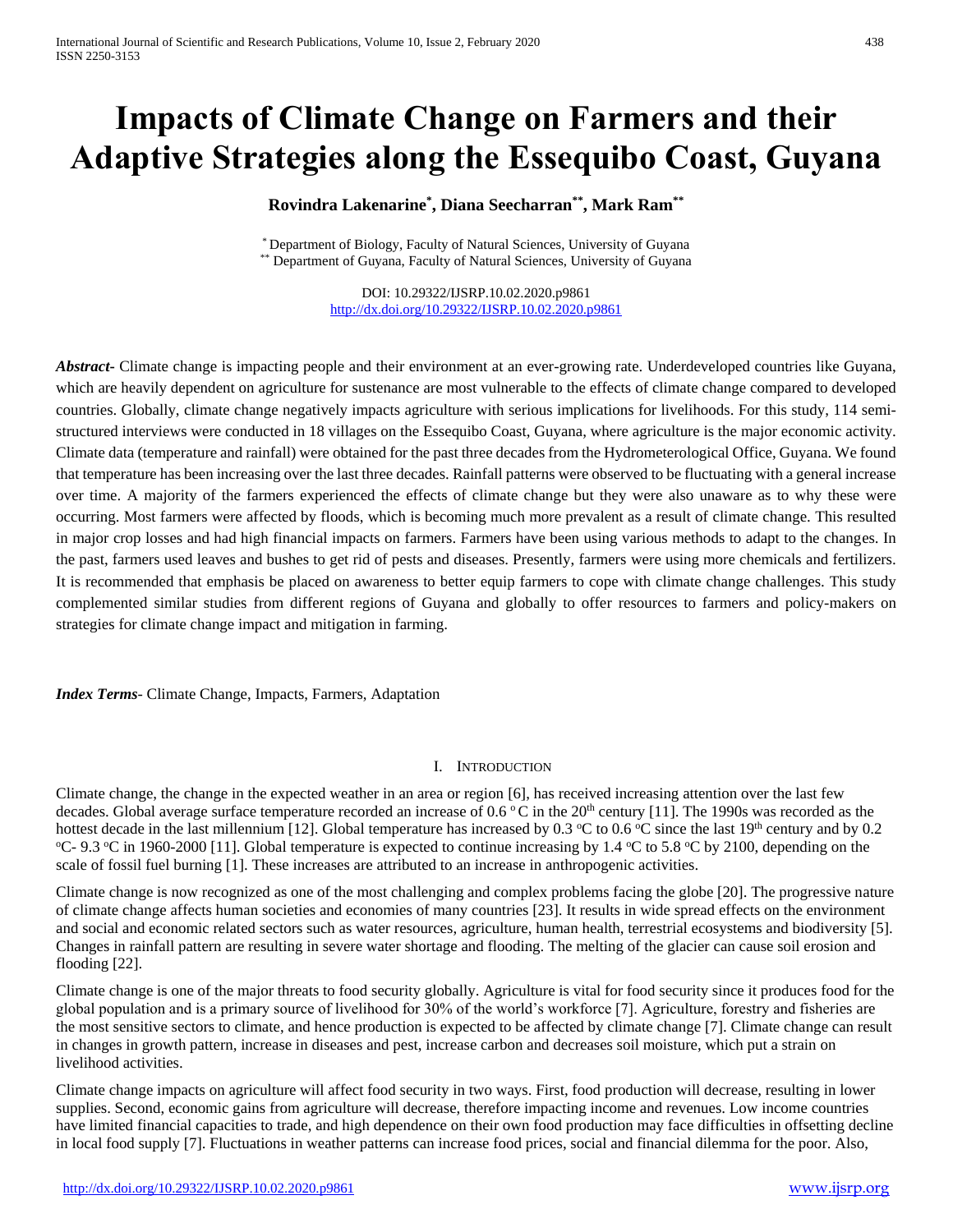International Journal of Scientific and Research Publications, Volume 10, Issue 2, February 2020 439 ISSN 2250-3153

producer groups that have limited abilities to cope with climate change; for example, rural communities risk their safety and welfare [7]. Globally, a 2  $^{\circ}$ C rise in temperature would cost about 1% of the world's GDP [21].

The impact of climate change is greater in developing countries, that ironically have lower carbon emission compared to developed countries. Developing countries produce approximately 7% of global emissions versus 45% by developed countries and emerging countries 48% [19]. Poor economies, weak government and socioeconomic structures, and frail market access along with climatic phenomena (El Niño and La Niña) have grave consequences on developing countries [23]. Hence, adaptive strategies to withstand the impacts of climate change are crucial. Poverty stricken communities suffer tremendously as availability and access to human, social, natural and financial resources are limited. Most poor communities thrive on agricultural resources [23].

Guyana with a population of approximately 773,303 is bordered by the Atlantic Ocean to the north, Brazil to the south and southwest, Suriname to the east and Venezuela to the west. It is a small country sitting from 0.5 to 1 meter below sea level that has been experiencing the effects of climatic change over the past 50 years [3]. The bulk of the country's population lives along the coastline and the major economic activity is agriculture. Despite Guyana being ranked 148 in its CO<sub>2</sub> emissions [9], like most developing countries it is most vulnerable to climate change since it is characterized by high poverty rate, limited resources and its dependence on climate sensitive sectors as a major contributor to GDP. Due to its location, Guyana is particularly vulnerable to sea level changes and extreme weather-related activities, such as flooding [15]. There has been an increase in flood due to an increased in rainfall.

The impacts of climate change on Guyana have been increasing over the years. El Niña and La Niña conditions have been severely affecting Guyana. In 1998, the Government of Guyana declared a state of emergency due to the unprecedented drought conditions produced by El Niño conditions. Rainfall was below 50% normal in 1997 and 85% in March 1998. Damages were estimated by the Guyana Rice Board and Guyana Sugar Corporation to be approximately USD 30 million. The Government committed approximately USD 1 million to an emergency programme [23].

News reports in 2011 acknowledged the adverse effects of the La Niña conditions during the 2011 period. Progressive rainfall resulted in flooding in many coastal communities. In 2015, Guyana was affected by El Niño conditions which resulted in major losses in the agricultural sector. In May 2017, several Amerindian villages in Regions 7 and 8 were counting losses after a massive flood. The water was over 15 feet high and over 3000 residents were affected [13]. Homes were washed away and crops damaged. The Government through the Civil Defense Commission expended over GYD 7.9 million to provide relief to residents [13].

Since climate change is unpredictable, it is difficult to do preventative adaptation in Guyana. Adaptation by communities is largely local [23]. Community-based adaptation is instrumental in reducing vulnerability to climate change [20]. Reactive, rather than preventative, adaptations are occurring in Guyana as seen by the responses to El Niño and La Niña. Therefore, the community's response to climate change in Guyana depends significantly on its ability to cope with the challenges, and access to resources to minimize vulnerability [23]. Communities throughout time have been developing traditional ways to adjust to the impacts of climate change, and current generations have been building on this and developing various coping strategies for survival [23]. Families are finding additional sources of income, developing strategies to sustain agriculture such as man-made irrigation among others [23].

Adaptations vary from communities and regions across Guyana where some adaptive strategies may not be applicable to all communities. Although traditional adaptive strategies might not provide a solution to global change, they may be effective in community settings [23]. As knowledge of climate change increases and information gathered on the success or failure of adaptive strategies, more effective adaptive options will be available [18].

The Essequibo coast (Region 2) has been experiencing the effects of climate change over the years. Few studies have been done to understand how farmers are being impacted by climate change and how they are adapting. This study provides information on how farmers in Essequibo are being impacted and adapting to climate change. It complements studies conducted by researchers in other parts of Guyana. Guyana will, therefore, be provided with a collection of data that would be useful in crafting policies and legislations to combat and mitigate the effects of climate change. This information could be resourceful to the Office of Climate change in their quest to mitigate the effects of climate change across all sectors in Guyana and by extension the Government of Guyana when updating the National Climate Change policy that was drafted in early 2017. Hence, Guyana can benefit from climate change funds available to developing countries through the Green Climate Fund to implement adaptive strategies to mitigate the effects of Climate Change. This research aimed to document farmers understanding of climate change and past and present adaptive strategies used by them.

## 2. MATERIALS AND METHOD

## 2.1 Study Site

This study was conducted on the Essequibo Coast (7°4'60" N and 58°49'60" W in DMS (Degrees Minutes Seconds)), Region 2 (Pomeroon- Supenaam), also commonly referred to as the Cinderella County, Guyana (Figure 2). It borders the Atlantic Ocean to the north, Region 3 to the East, Region 7 to the South and Region 1 to the West. It stretches from Supenaam to Pomeroon with an area of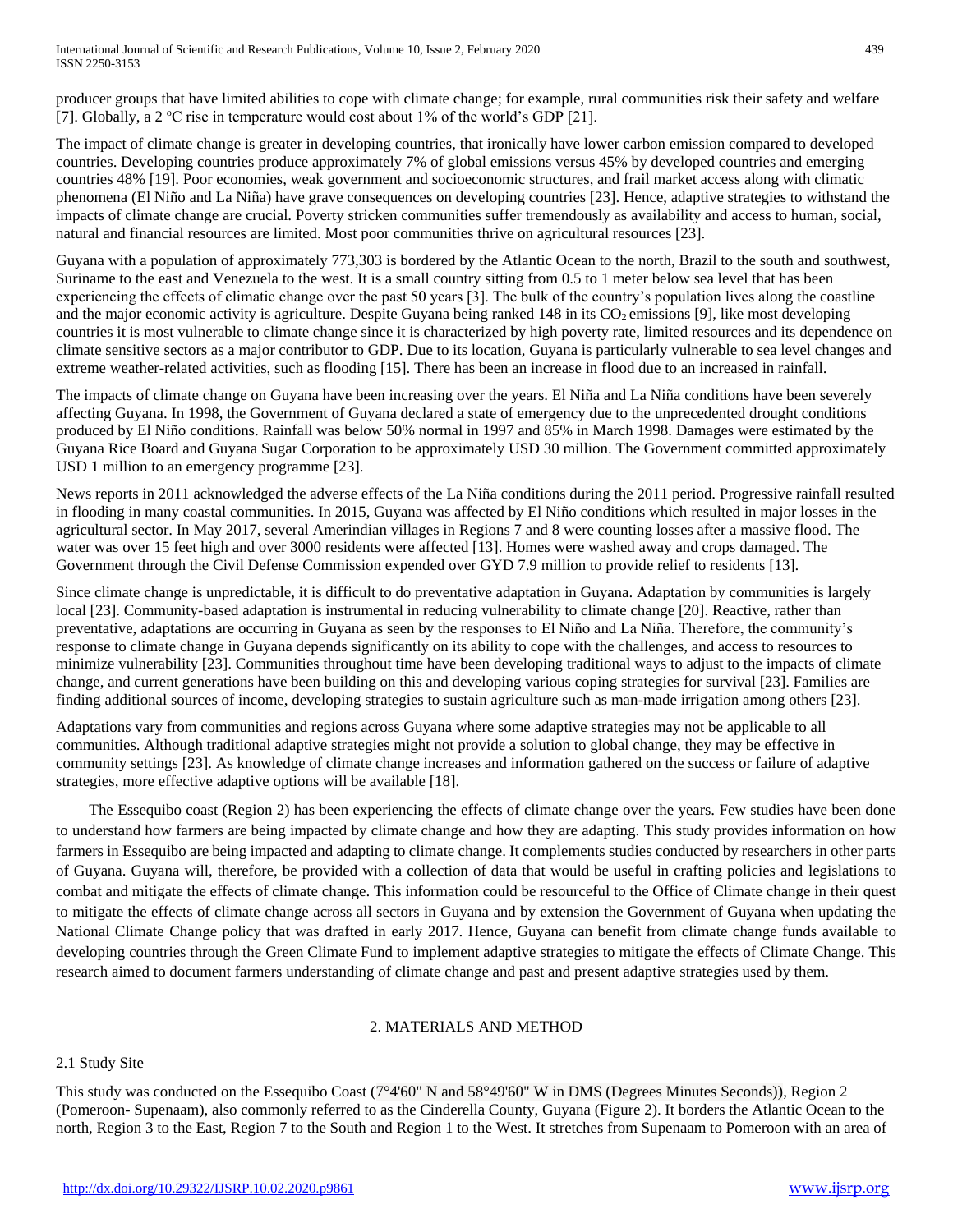6195 Km<sup>2</sup> . This region comprises low coastal plain, forested highlands and a small portion of hilly sand and clay region [16]. The backlands are forested, with logging being done on a small scale. Region 2 has a population of 46,810, most of which is concentrated in the coastal belt of the Region [16]. The major economic activity in this Region is agriculture, with rice farming being dominant [16].

#### 2.2. Sampling

The sample size was determined using the representative sampling method. Representative samples are advantageous since it ensures all relevant types of people are included in the sample and the right mixtures of people are interviewed [2]. Non-probability or purposive sampling was used to achieve representative sampling. It is most widely used and controls are placed on the types of respondents chosen for the survey [2]. Farmers were the target of this research. From the six Neighbourhood Democratic Councils (NDC), three (3) villages each were selected, where there was active farming. The number of farmers from each village were extracted from the Guyana Elections Commission (GECOM) preliminary list of electors for Local Government Elections (2016). Twenty-five percent of farmers from each village were then randomly selected for the survey. Interviews were done with a total of 114 persons across 18 villages.

#### 2.3 Data Collection

Individual surveys were done using simple random stratified sampling, so as to include all strata of people within the selected villages along the Essequibo coast [1]. Semi-Structured interviews were conducted. This is where the interviewer uses interview guides, which is a list of questions and topics that needs to be covered during the conversation in a particular order [4]. Climatic data (temperature and rainfall) were collected for the past 3 decades from the Hydrometeorological Department, Ministry of Agriculture, Guyana.

#### 3. RESULTS

## *3.1. Climatic Trend*



*Essequibo Coast over the past 30 years*

 $0.00$ 1980 1990

*Figure 1: Temperature trend for the Essequibo Coast Figure 2: Rainfall pattern for the Essequibo over the past 30 years*

Temperature is a major indicator of the occurrence of climate change. Although there were fluctuations (figure 1), there was a positive significant linear relationship between temperature and years  $(R2=0.1842, p=0.015)$ . The highest temperature was recorded in 2010 and lowest in 1989 (figure 1).

Rainfall is also a major determinant of climate change occurrence in an area. While there were fluctuations (figure 2), there was a positive linear relationship between rainfall and years (R2 0.228, p=0.008). The greatest amount of rainfall was recorded in 1996 and the lowest amount in 1987.



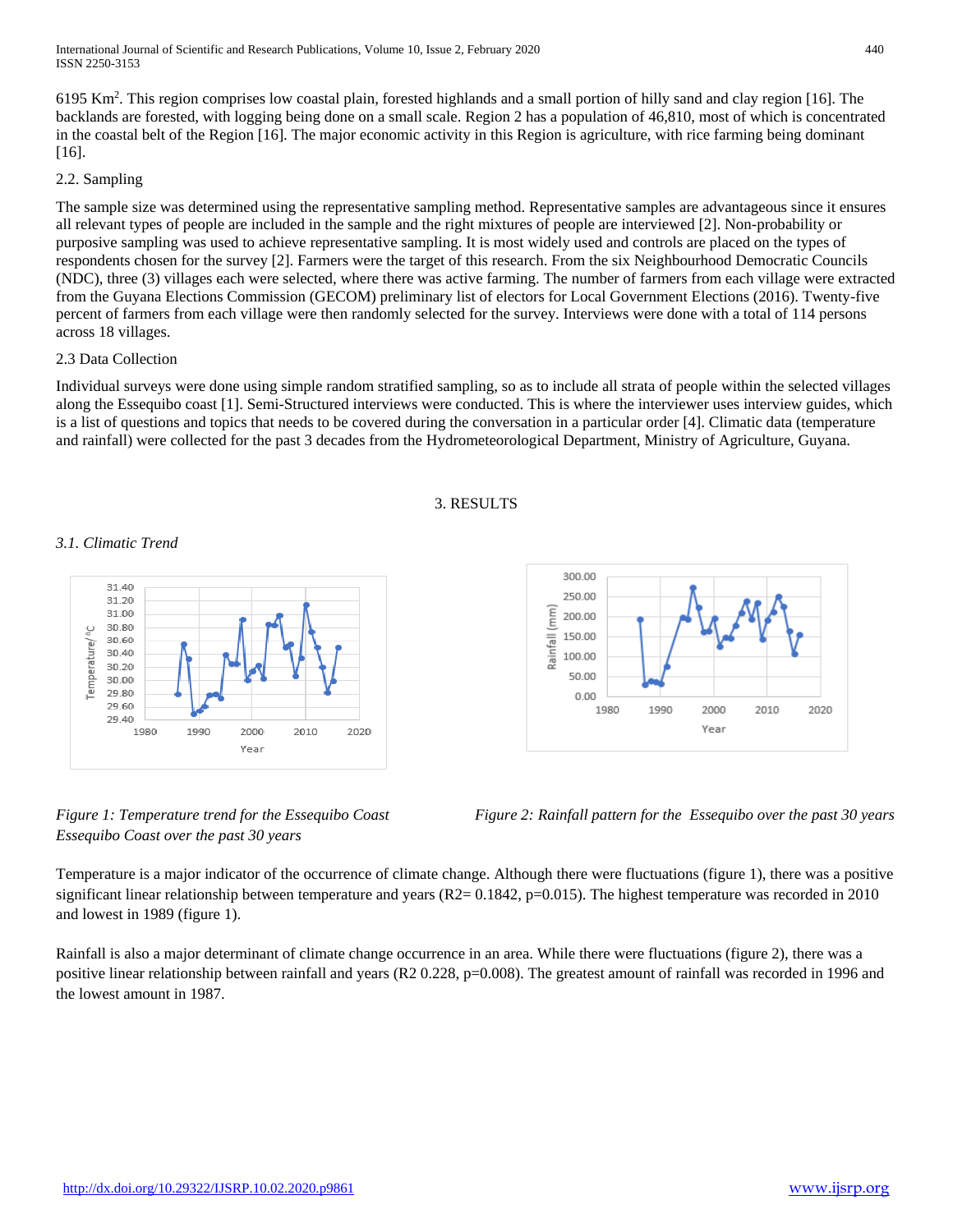3.2 Farmers awareness of increasing changes



*Figure 3: Farmers awareness of increasing changes in climate*

A majority (96.5%) of the farmers observed changes in climate over the years, while 1.8% of them indicated that they did not notice any changes. 93% of the farmers indicated that rainfall patterns had been changing, while 89% observed changes in seasonality. 94% of the farmers were experiencing and increase in climatic hazards over the years.



*Figure 4: Effects of climate change in comparison to 20-25 years ago.* 

A majority of the farmers indicated that the effects of climate change had become more intense in comparison to 20-25 yeaes ago. Most farmers indicated that agriculture production (71.9%), as well as, human health (83.3%) decreased, while weather related disasters (90.4%), plysical loss of crops (86%), insects (95.6%) and crop diseases (96.5%) have trannscended normal levels. Few farmers (26.6%) indicated that agriculture production has increased. None of them believed that humans are becoming more healthy over the years.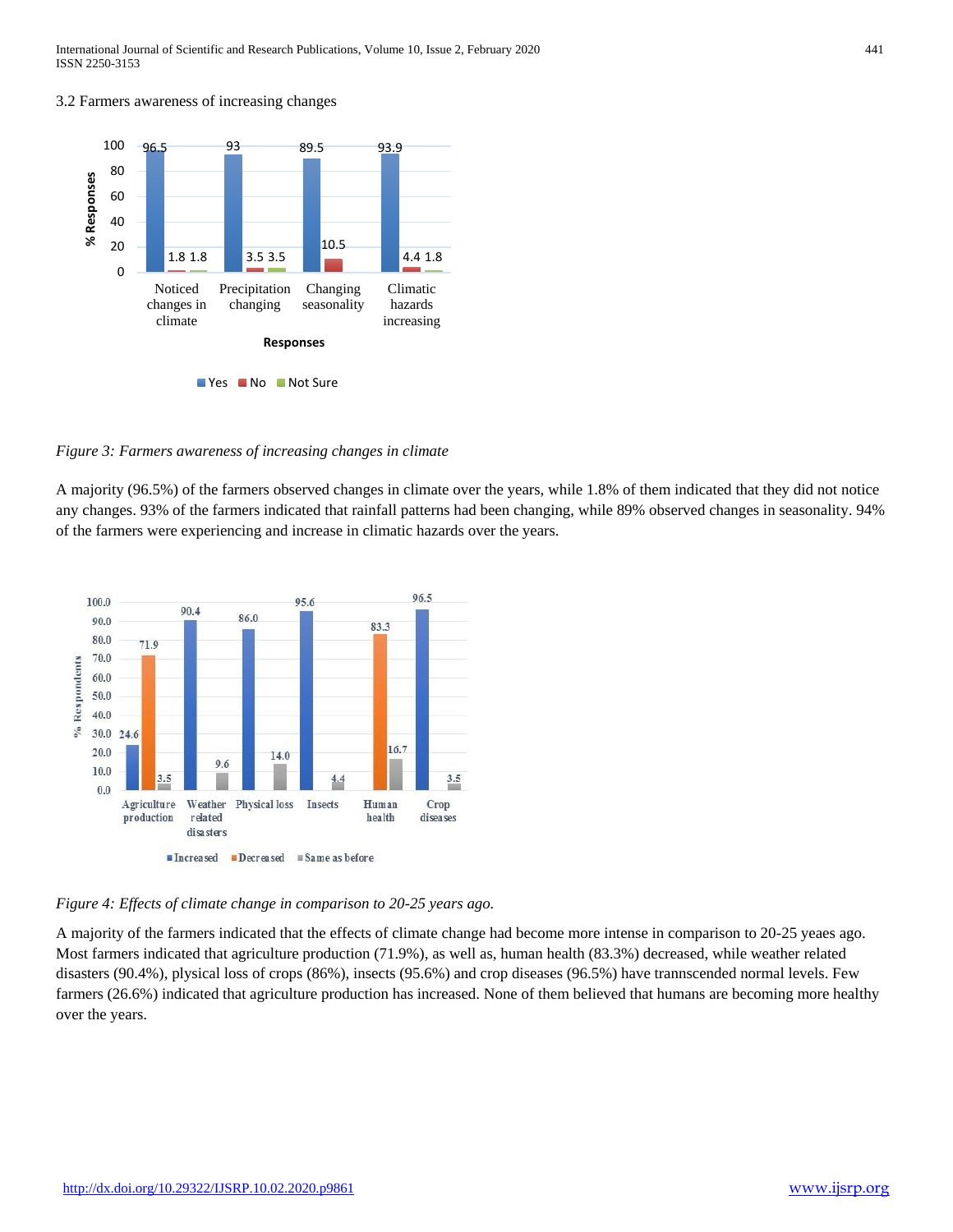#### 4. DISCUSSION

#### *4.1 Climatic trend*

Temperature increases are a direct indication of climate change. There was an observed increase of 0.7°C in temperature on the Essequibo Coast over the last 30 years (1986-2016). The highest temperature in the past three decades was recorded in 2010. Rising temperature result in increased evaporation, leading to increased storms and a direct increase in rainfall [17]. There was an increase in rainfall on the Essequibo Coast over the past 30 years, with the highest being recorded in 1996 (274.38 mm). There was a decrease in rainfall fall in the 1980s and 1990s. It was perceived that drought conditions existed between 1986 and 1990.

#### *4.2 Awareness of farmers to climate change*

In Essequibo, while the majority of farmers heard of the term 'climate change' before, they did not know what it meant. Farmers were aware of the changes in climate but did not understand the reason behind them. There was a knowledge gap between climate change and the age of the farmers. This was statistically significant having a P value of 0.01963. The younger generation of farmers were more knowledgeable about climate change. The older generation had a better understanding of what the climate was in the past compared to current while the younger generation were more knowledgeable of the reason behind this change. Farmers with at least a secondary education were more aware of climate change. Some farmers believed that climate change is God's work and it was nothing to worry about.

#### *4.3 Impacts of climate change*

The agriculture sector's direct dependence on climate change and weather is what makes it so sensitive to climate change [14]. This impacts the livelihoods of the farmers. There were major decreases in production over the last two to three decades. Of all weatherrelated factors affecting agriculture, flooding was the most frequently reported by farmers. Guyana experienced major floods in 2005 and 2010, which were the highest experienced in the past three decades, resulting in millions of US dollars in damages. The average annual rainfall was recorded as 30.99mm and 31.16mm in 2005 and 2010 respectively. Storms and droughts were less common along the Essequibo coast. In 2017, the Essequibo Coast was hit with a freak storm that resulted in damages to several homes, disruption of electricity supplies and uprooting of trees [10]. Similarly, residents from Lima village on the Essequibo Coast in April 2018 experienced a storm, which caused damage to properties and injuries to persons [8].

The majority of the farmers suffered crop damages as a result of increasing weather-related disasters. Flooding, drought, and storms can destroy crops and also slow down the growth rate. Farmers indicated that their paddies were not germinating due to lack of water. Pest and diseases were also noted to be on the rise. Farmers reported that while they try to use chemicals to control the pest populations, they are growing resistant to the chemicals very fast. As a result, farmers would have noted major decreases in crop production compared to 20-25 years ago. They indicated that it is much more difficult now to plant their crops and the yield is less. Farmers would have suffered major financial losses.

## *4.4 Adaptation*

Even though farmers' knowledge of climate change is limited, they have been experiencing the effects and are trying to adapt to these changes. Farmers in the past were facing some of the effects of climate change, but it was not as severe as what is being experienced presently. In the past, farmers utilized traditional knowledge to adapt to the changing climate. Most farmers applied chemicals that were available such as gramaxzone, 7 powder, agarose powders, and others. Farmers also applied their knowledge of plants such as neem leaves, black sage bush and grind pepper to combat some of the pests and diseases which affected their crops. They used soap powder and manually removed weeds. Farmers back then also planted different varieties of crops such as 6 months' rice. Currently, farmers are altering traditional cropping time. Farmers are trying to protect their crops from the changing patterns of rainfall, which will directly influence development and harvest. Some farmers have adapted crop rotation practices that helps in the reduction of some diseases and pest. Crop rotation eliminates the food source of pest so that their population can be controlled. Farmers are also applying chemicals and fertilizers to improve crop growth, pumping water and finding an alternative source of income. Few farmers were not attempting to adapt at all. This may be due to lack of finances or knowledge on how to do so.

#### *4.5 Reducing the effects of climate change*

Combating climate change is a major priority globally. The majority of farmers were unaware of how to reduce the effects of climate change. A few of them believe it is God's work and they cannot do anything. However, some believed that they can plant more trees, reduce deforestation, reduce burning and avoid pollution. Knowledge gaps existed; the farmers suggested that the government and other agencies should host more awareness campaigns. Farmers also recommended that financial aids can help them to cope with some of the losses they endure when their crops are destroyed. Improved infrastructure and officials getting more on the ground were some of the areas also highlighted by farmers.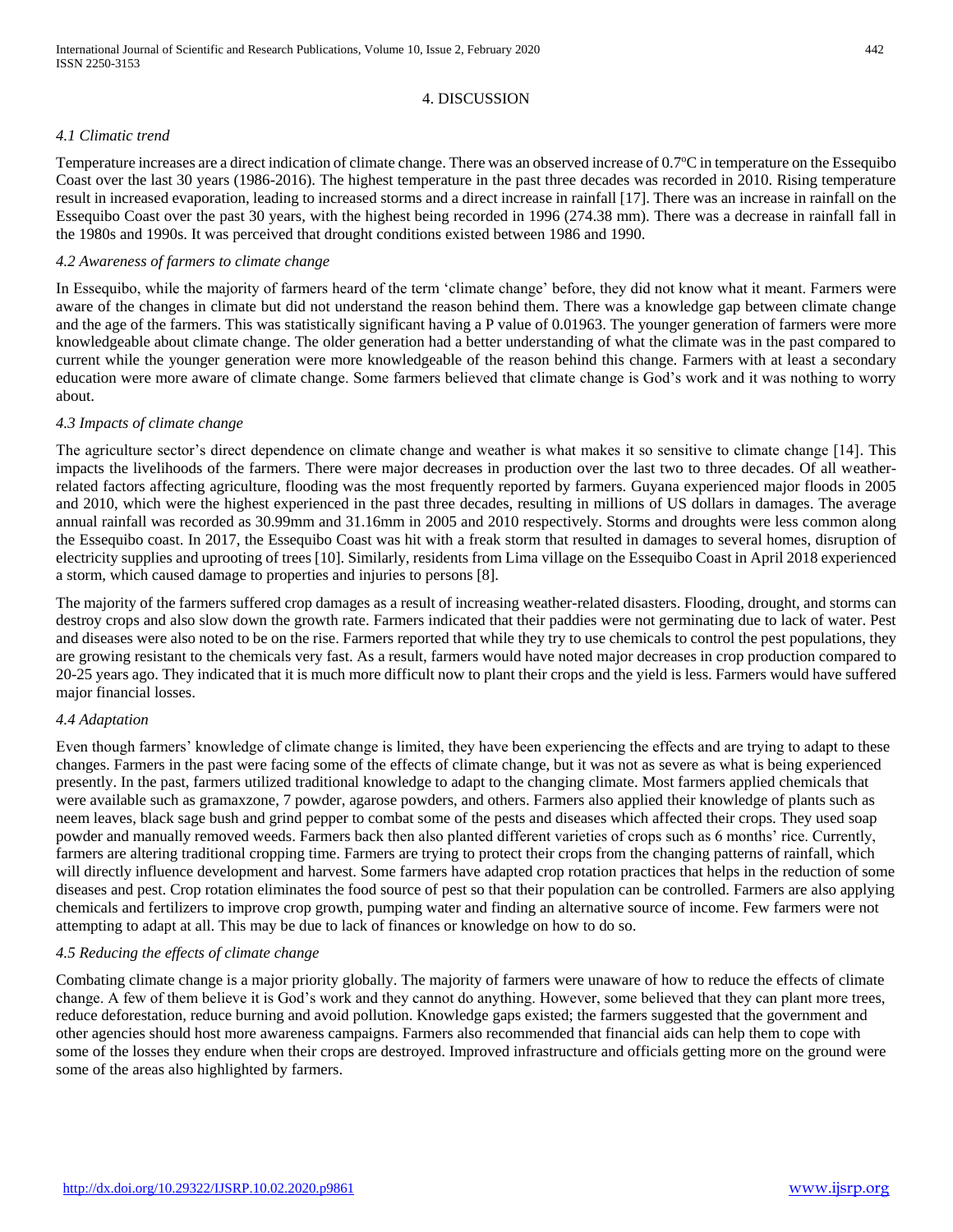#### II. CONCLUSION

Temperature and rainfall increased over the past decades in Guyana. There was a general lack of awareness/understanding of climate change among farmers. While they experienced changes in climate, they were unaware of the potential cause. Farmers were threatened mainly by floods that destroyed crops as well as their physical property. There was also a perceived increase in pest and diseases and an overall decrease in production. This led to major financial constraints. Farmers in the past used more traditional ways to adapt to a changing climate. Presently, farmers are engaging in crop rotation and changing the time of planting crops. Our results indicate that the need for education of farmers on climate change and helping them to adapt/ cope with the challenges faced by providing financial aid and other forms of support.

#### FUNDING

This research was funded by the UNIVERSITY OF GUYANA-UNIVERSITY OF FLORIDA-WORLD WILDLIFE FUND NORAD grant, grant number 0005

#### ACKNOWLEDGMENT

GRATITUDE IS EXPRESSED TO THE FARMERS AND MS. BRIDGET AND TEAM AT THE HYDROMETROLOGICAL OFFICE IN GUYANA FOR PROVIDING DATA. WE WILL ALSO LIKE TO THANK DR. EVI PAEMELAERE, DR. KAREN BAILEY AND MR. ELFORD LIVERPOOL FOR PROVIDING VALUABLE INSIGHT AND EXPERTISE THAT GREATLY ASSISTED THIS RESEARCH.

#### **REFERENCES**

[1] **Acharya, K.** (2011). Vulnerability and Adaptation Strategies of Rural People to Climate Change in Mid-Hills of Nepal (*A case study from Khanchikot VDC, Arghakhanchi District)*. B.Sc.

[2] **Austin Research.** (2014). Importance of representative samples and how to get them. Retrieved from: [http://austinresearch.co.uk/the-importance-of](http://austinresearch.co.uk/the-importance-of-representative-samples-and-how-to-get-them/)[representative-samples-and-how-to-get-them/](http://austinresearch.co.uk/the-importance-of-representative-samples-and-how-to-get-them/)

[3] **Burke, M.** (2017, September 17<sup>th</sup>). Climate Change and its effects on Guyana. Guyana Chronicle. Retrieved from: <http://guyanachronicle.com/2017/09/17/climate-change-and-its-effects-on-guyana>

[4] **Choen, D. and Crabtree, B.** (2006). Qualitative Research Guidelines Project. Retrieved, from[: http://www.qualres.org/HomeSemi-3629.html](http://www.qualres.org/HomeSemi-3629.html)

[5] **Dahal, S. D.** (2011). Impact of Climate Change on the Livelihood and Biodiversity in Rural Communities *(A Case Study if SiddhiGanesh and Nepane Community Forestry User Groups of Sindhupalchwok District of Nepal).* Master's Thesis, Central Department of Rural Development

[6] **Environmental Protection Agency (EPA) Guyana.** (2014). Climate Change: What is it? Retrieved from: [https://www.epaguyana.org/index.php/2014-02-](https://www.epaguyana.org/index.php/2014-02-10-20-21-58?task=document.viewdoc&id=74) [10-20-21-58?task=document.viewdoc&id=74](https://www.epaguyana.org/index.php/2014-02-10-20-21-58?task=document.viewdoc&id=74)

[7] **Food and Agriculture Organization of the United Nations (FAO)**. (2008). Climate change and food security. Retrieved from: <http://www.fao.org/forestry/15538-079b31d45081fe9c3dbc6ff34de4807e4.pdf>

[8] **Guyana Times**. (14<sup>th</sup> April, 2018). Freak storm hits Essequibo Coast. Retrieved from:<https://guyanatimesgy.com/freak-storm-hits-essequibo-coast/>

[9] **Index Mundi.** (2011). Guyana Co<sup>2</sup> Emissions. Retrieved fro[m http://www.indexmundi.com/facts/guyana/indicator/EN.ATM.CO2E.KT](http://www.indexmundi.com/facts/guyana/indicator/EN.ATM.CO2E.KT)

[10] **INews Guyana**. (25th September, 2017). Essequibo hit by freak storm. Retrieved from[: https://www.inewsguyana.com/essequibo-hit-by-freak-storm/](https://www.inewsguyana.com/essequibo-hit-by-freak-storm/)

[11] **Intergovernmental Panel on Climate Change (IPCC).** (2001). Climate Change Synthesis Report: Third Assessment Report of the Intergovernmental Panel on Climate Change. Cambridge: Cambridge University Press

[12] **IPCC.** (2007). Climate Change 2007. Impacts, Adaptation and Vulnerability.Report of the Intergovernmental Panel on Climate Change. Cambridge University Press.

[13] **Khatoon, B.** (23rd May, 2017). Over 3000 persons affected by massive floods in region 7 and 8. Newsroom. Retrieved from: <https://newsroom.gy/2017/05/23/over-3000-persons-affected-by-massive-floods-in-regions-7-8/>

[14] Kumar, R. and Gautam, H. (2014). Climate Change and its impact on Agricultural Productivity in India. Journal of Climatology and Weather forecasting, @:1 DOI: 10.4172/2332-2594.1000109

[15] **London School of Economics and Political Science (LSE)**. (2015). Guyana's Approach to Climate Change.) Retrieved from: <http://www.lse.ac.uk/GranthamInstitute/country-profiles/guyana/>

[16] **Ministry of Communities- Guyana (MOC-Guyana).** (2017). Region 2-Pomeroon-Supenaam. Retrieved from[: http://moc.gov.gy/category/region-2/](http://moc.gov.gy/category/region-2/)